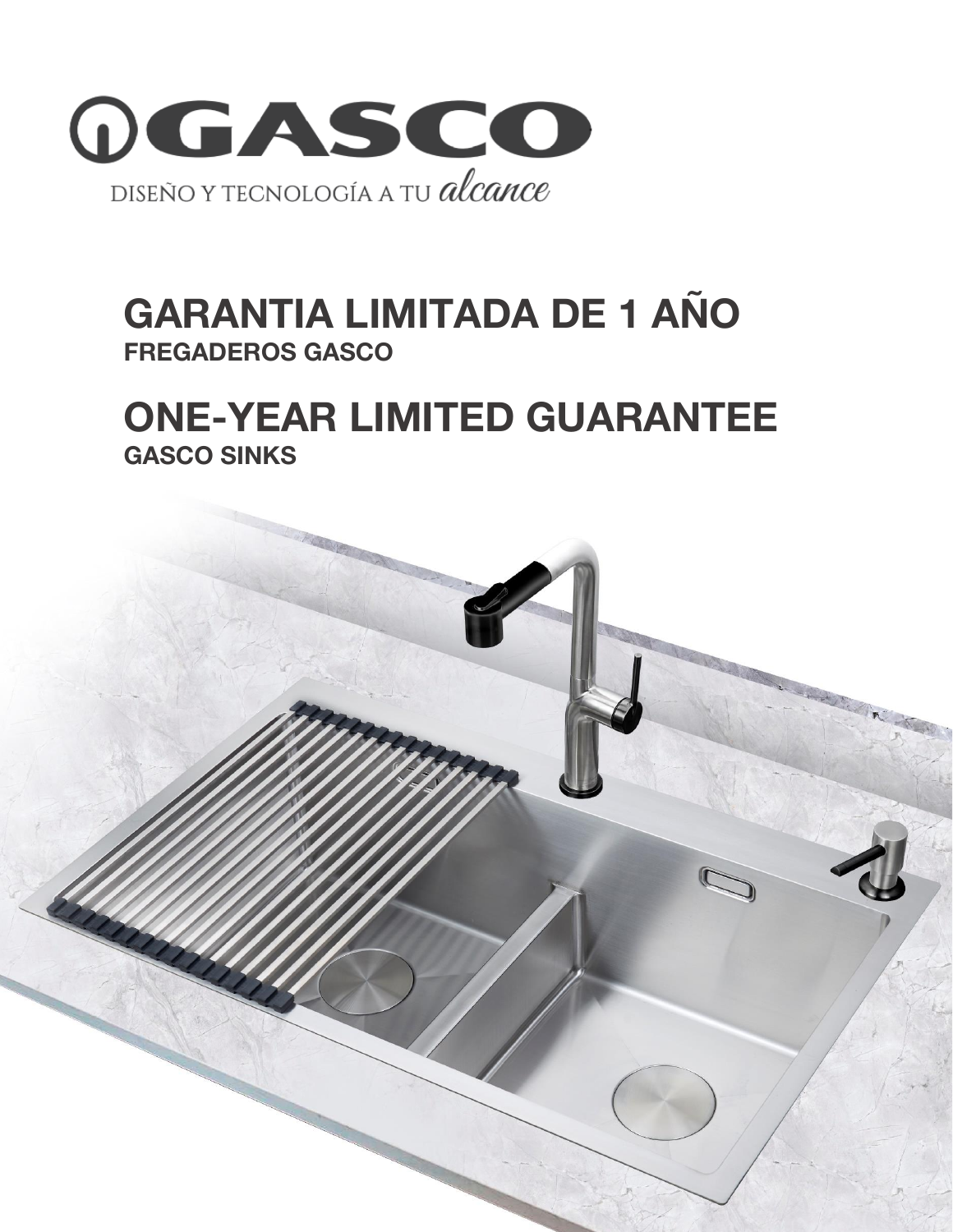GASCO garantiza que la estructura y el acabado de los fregaderos están libres de defectos de material y mano de obra en condiciones normales de uso durante la vida útil del producto. La garantía comienza desde la fecha inicial de compra por parte del propietario final, de un distribuidor autorizado de GASCO, hasta el término de un (1) año del propietario final.

Aquellos productos que se presenten como defectuosos al distribuidor autorizado de GASCO, dentro del periodo de garantía establecido, será reparado o reemplazado con un producto del mismo valor a elección de GASCO. Esta garantía se extiende al propietario final. Los gastos de envío estarán cubiertos durante el primer (1) año de la garantía (Las tarifas de envío internacional no están incluidas).

Para garantizar la funcionalidad de los productos GASCO, los mismos son fabricados y probados con altos estándares de calidad por GASCO Zona Libre S.A.

Esta garantía solo se aplica a productos GASCO que el comprador haya adquirido e instalado en Centroamérica. **\*\*La garantía no es transferible.**

GASCO recomienda que sus productos sean instalados por profesionales licenciados y asegurados con experiencia en la instalación de manufacturas de baño y/o cocina.

**NUNCA UTILICE PRODUCTOS DE LIMPIEZA QUE CONTENGAN ÁCIDOS, ABRASIVOS, BLANQUEADOR O CUALQUIER OTRO PRODUCTO NO RECOMENDADO PARA LA LIMPIEZA DE FREGADEROS, PODRIAN DAÑAR EL ACABADO FINAL. LA GARANTÍA NO ES TRANSFERIBLE.**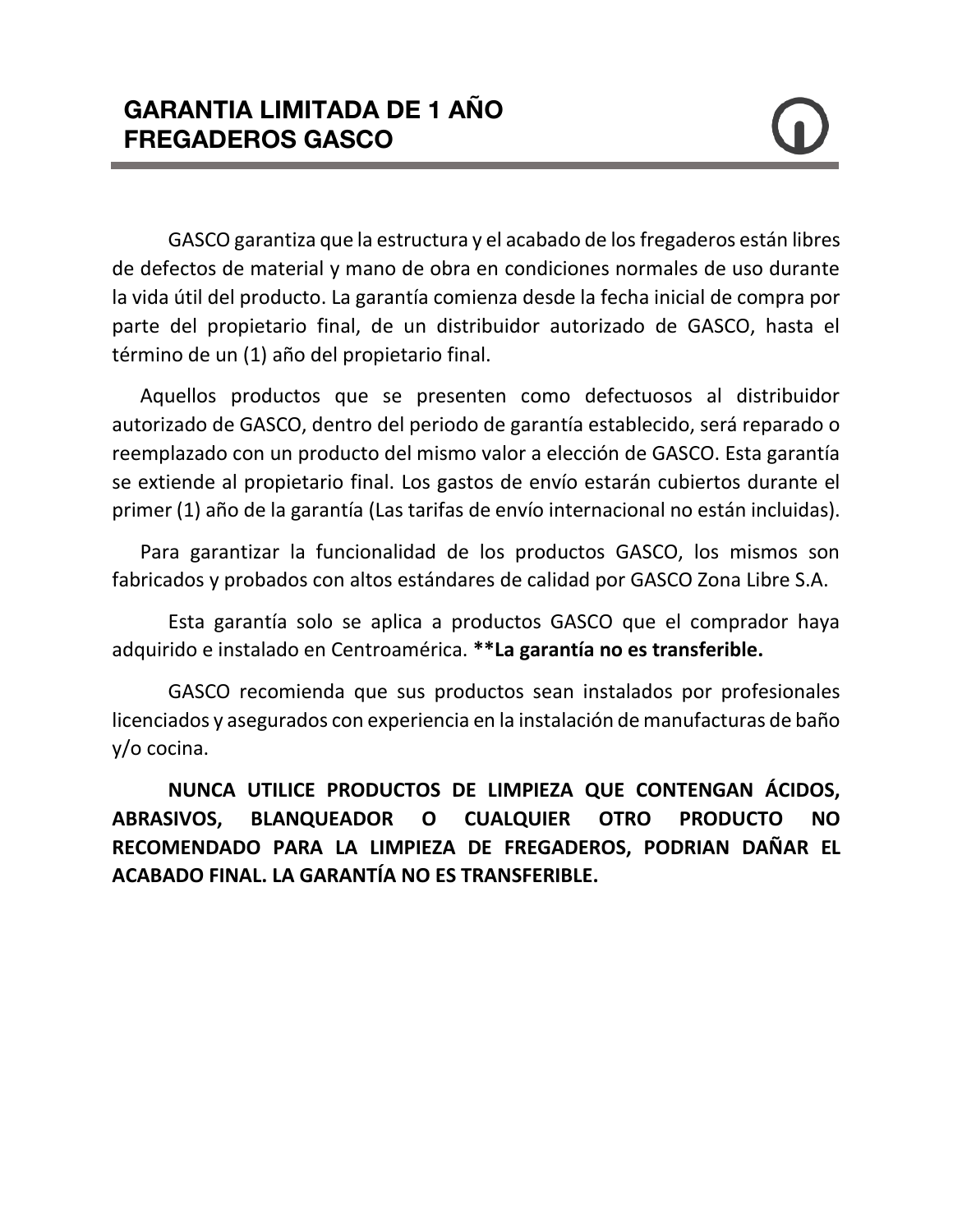#### **LIMITACIONES DE LA GARANTIA:**

**\*\*No** cubre productos descontinuados o de exhibición, ya sea que dichos artículos se compren en tiendas de descuento, distribuidores no autorizados y/o vendidos en liquidación o ventas especiales. Los productos GASCO son para uso doméstico, cualquier otro uso que se les dé no estará cubierto por la garantía.

**\*\*No** cubre mal uso, accidentes, depósitos minerales del agua, cualquier exposición a materiales corrosivos, mala instalacion, daños por mantenimiento indebido, o no haber seguido la guía de cuidado y limpieza o instalacion incluidas en el producto. Para evitar imperfectos se recomienda evitar el uso de limpiadores abrasivos ya que dañaran el acabado final de los fregaderos. (Para más información respecto a los limpiadores, consulte la guía de cuidado y limpieza para fregaderos GASCO).

**\*\*No** se aplica la garantía a aquellos productos que no fueran instalados bajo las instrucciones suministras por GASCO en el manual de instalacion del producto.

**\*\*No** cubre gastos de mano de obra, retiro y reinstalación del producto.

Al momento de realizar cualquier tipo de reclamo, comuníquese con GASCO a través de su distribuidor, vía internet por medio de la página web **[www.gasco.la](http://www.gasco.la/)** o escribiendo al servicio de Atención al Cliente al siguiente correo: **[atencionalcliente@gasco.la](mailto:atencionalcliente@gasco.la)** .Tenga en cuenta que debe proporcionar toda la información referente a su reclamo; se debe incluir la factura original de compra, información completa respecto al problema que este presentando y toda la descripción del producto como: color, acabado, modelo, fecha de compra y sucursal donde adquirió el producto**.**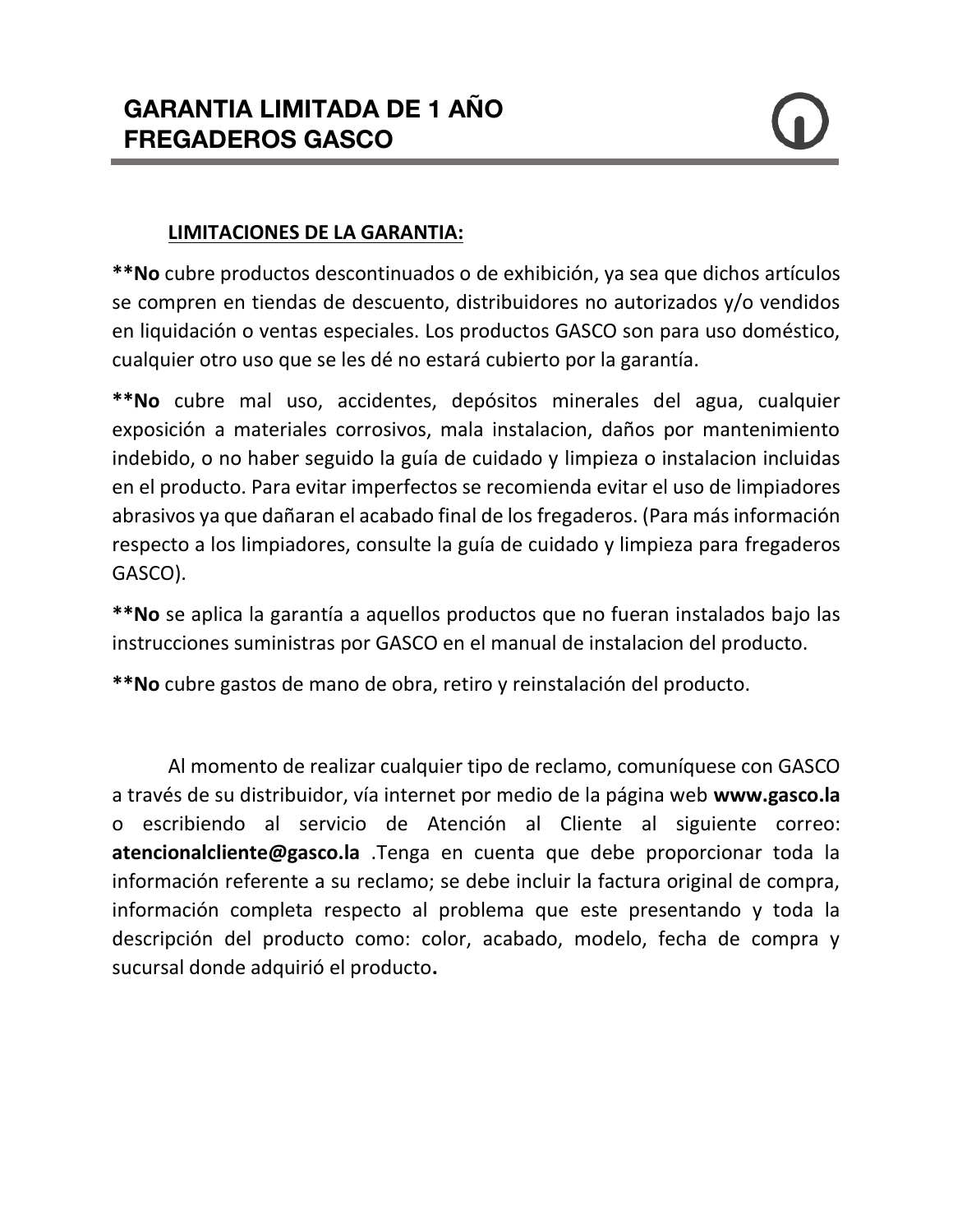#### **GRACIAS POR SU PREFERENCIA POR GASCO.**

Para aclarar preguntas o dudas adicionales, por favor comunicarse con nuestro equipo de **Atención al Cliente** al siguiente correo: **[atencionalcliente@gasco.la](mailto:atencionalcliente@gasco.la)** Nro. de contacto: **+507 6221-1795**

Para más información respecto a los productos **GASCO**, visite nuestra página web: **[www.gasco.la](http://www.gasco.la/)**







 **Gasco.lat Gasco latino www.gasco.la**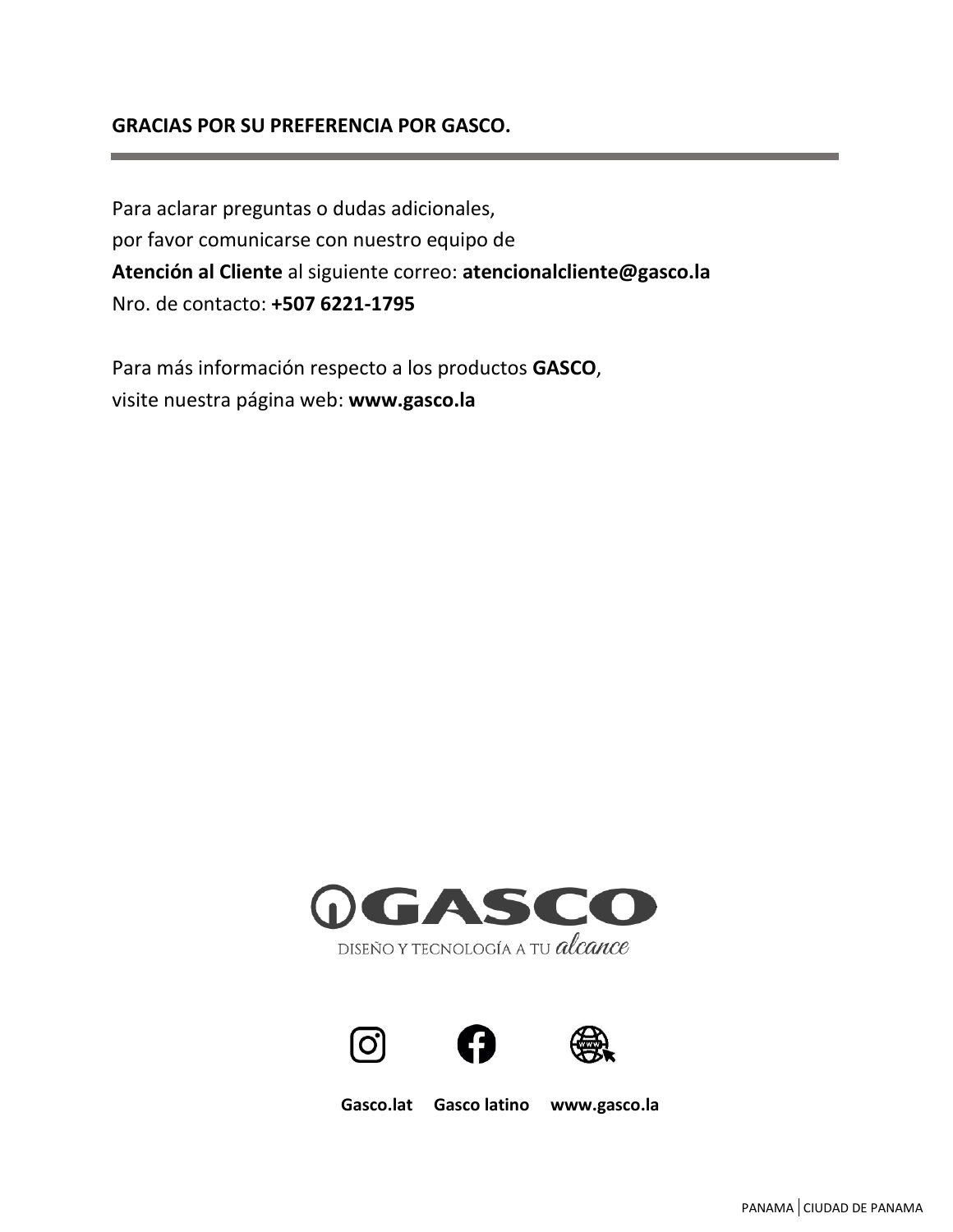GASCO guarantees that the structure and finish of the sinks are free from defects in material and workmanship under normal conditions of use during the useful life of the product. The warranty begins from the initial date of purchase by the ultimate owner, from an authorized GASCO dealer, through the end of the final owner's one (1) year.

Those products that are presented as defective to the authorized GASCO distributor, within the established warranty period, will be repaired or replaced with a product of the same value at GASCO's choice. This guarantee extends to the final owner. Shipping costs will be covered during the first (1) year of the warranty (International shipping fees are not included).

To guarantee the functionality of GASCO products, they are manufactured and tested with high quality standards by GASCO Zona Libre S.A.

This warranty only applies to GASCO products that the buyer has purchased and installed in Central America. **\*\*Warranty is not transferable.**

GASCO recommends that its products be installed by licensed and insured professionals with experience in the installation of bathroom and/or kitchen fixtures.

**NEVER USE CLEANING PRODUCTS THAT CONTAIN ACIDS, ABRASIVES, BLEACH OR ANY OTHER PRODUCT NOT RECOMMENDED FOR CLEANING SINKS, THEY COULD DAMAGE THE FINAL FINISH. THE WARRANTY IS NOT TRANSFERABLE.**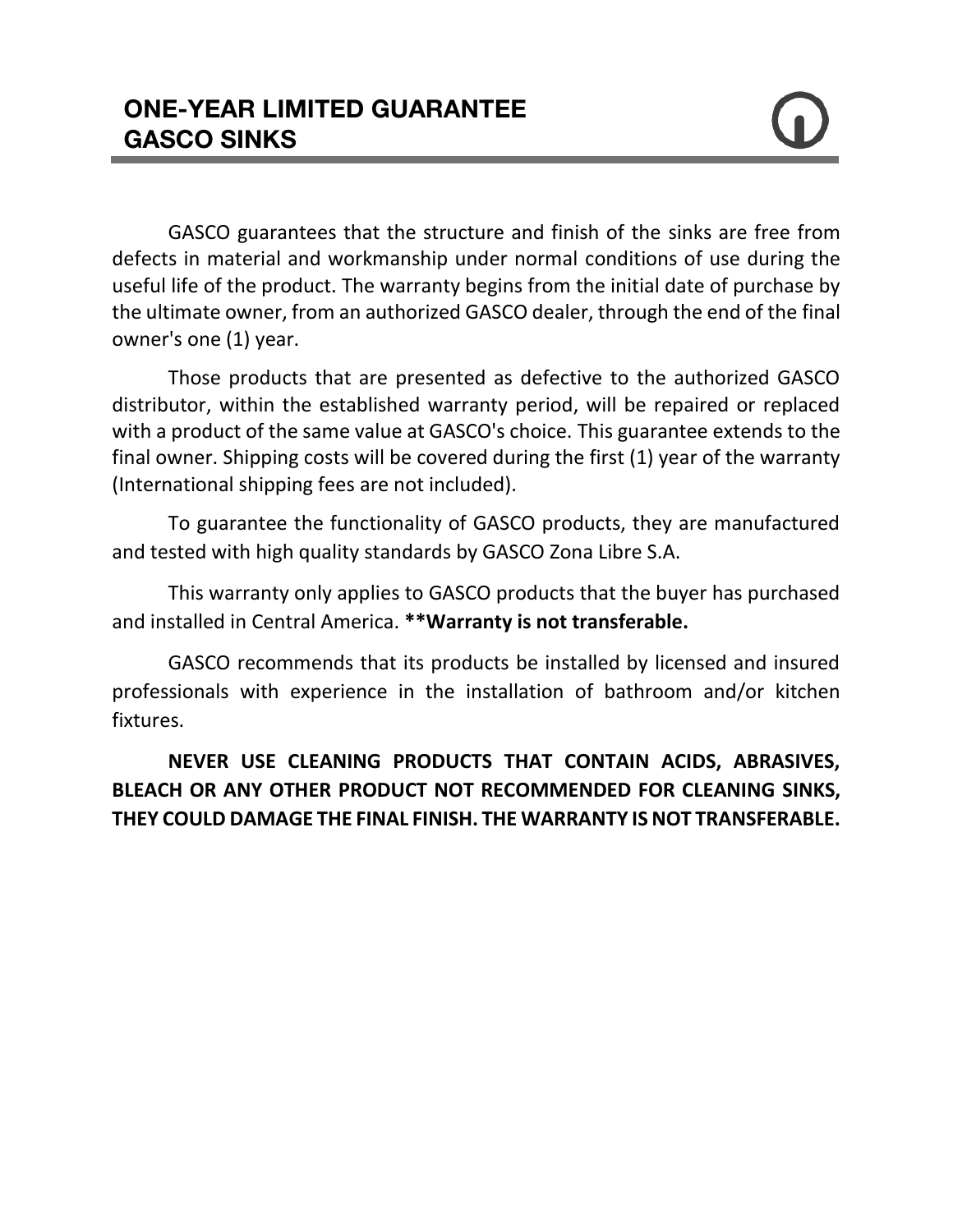#### **WARRANTY LIMITATIONS:**

**\*\*Does not** cover discontinued or display items, whether such items are purchased from discount stores, unauthorized dealers, and/or sold on clearance or special sales. GASCO products are for domestic use, any other use that is given to them will not be covered by the guarantee.

**\*\*Does not** cover misuse, accidents, mineral deposits from water, any exposure to corrosive materials, improper installation, damage from improper maintenance, or failure to follow the care and cleaning or installation guide included with the product. To avoid imperfections, it is recommended to avoid the use of abrasive cleaners as they will damage the final finish of the sinks. (For more information about cleaners, see the GASCO sinks care and cleaning guide).

**\*\*Does not** apply to those products that were not installed under the instructions provided by GASCO in the product installation manual.

**\*\*Does not** cover labor charges, removal and reinstallation of the product.

When making any type of claim, contact GASCO through your distributor, via internet through the website: **www.gasco.la** or by writing to the Customer Service at the following email: **[atencionalcliente@gasco.la](mailto:atencionalcliente@gasco.la)** . Keep in mind that you must provide all the information regarding your claim. The original purchase invoice must be included, complete information regarding the problem that is presenting and all the description of the product such as: color, finish, model, date of purchase and branch where the product was purchased.